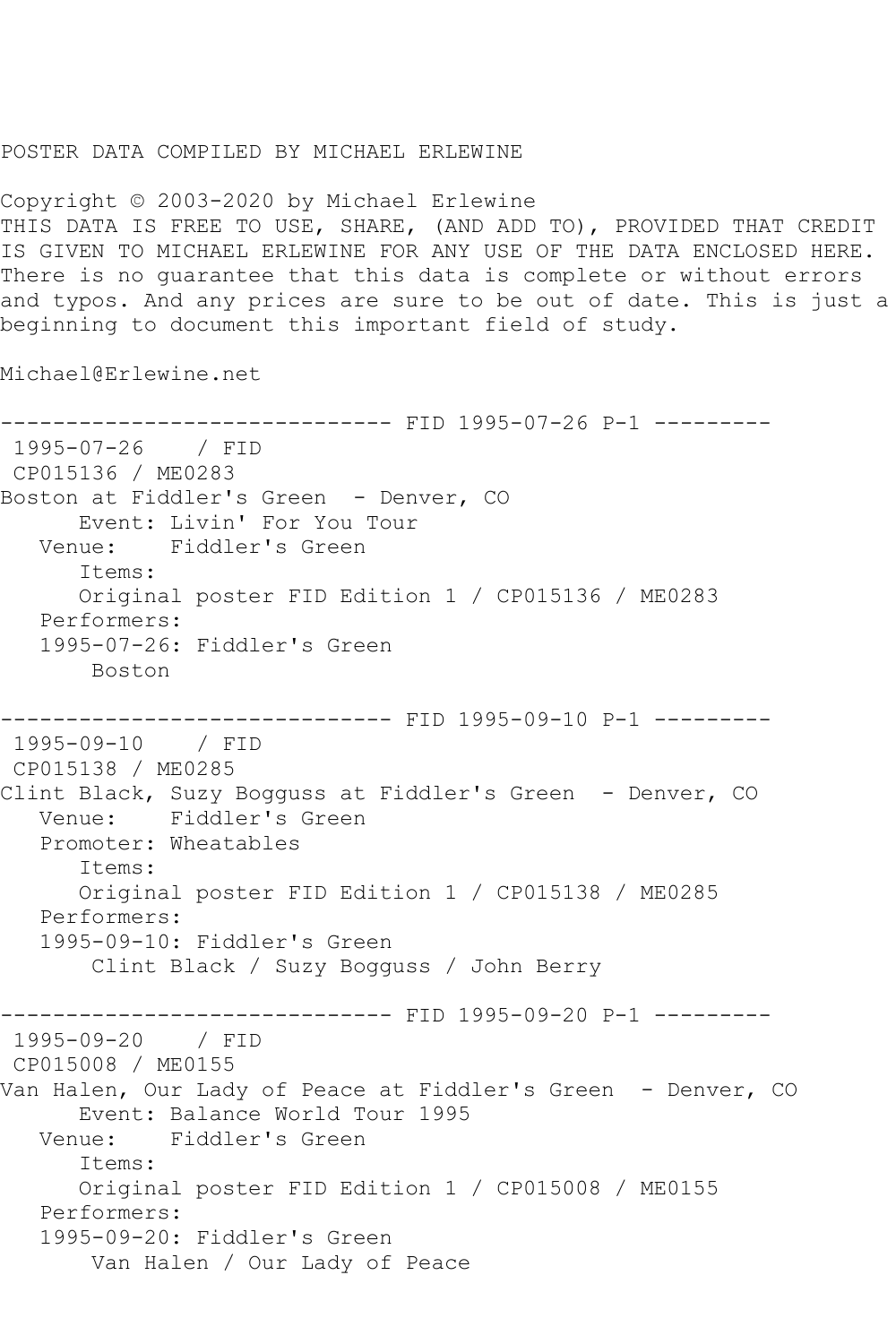------------------------------ FID 1996-07-24 P-1 --------- 1996-07-24 / FID CP015230 / ME0377 Ozzy Osbourne, Corrosion of Conformity at Fiddler's Green - Denver, CO Event: Ozzy Osbourne Ozzmosis Tour '96 Venue: Fiddler's Green Promoter: Budweiser Items: Original poster FID Edition 1 / CP015230 / ME0377 FID / CP021272 / XM19960724 Performers: 1996-07-24: Fiddler's Green Ozzy Osbourne / Corrosion of Conformity / Filter ------------ FID 1996-08-01 P ---------1996-08-01 / FID CP031091 / NM11041 Styx at Fiddler's Green - Denver, CO Venue: Fiddler's Green Items: Original poster FID / CP031091 / NM11041 (11 x 17) Performers: 1996-08-01: Fiddler's Green Styx ------------------------------ 1996-08-06 P --------- 1996-08-06 / CP060771 / CP060771 Sting, Rusted Root at Fiddler's Green Amphitheatre Venue: Fiddler's Green Amphitheatre Items: Original poster / CP060771 / CP060771 (7-1/4 x 15-1/8) Performers: 1996-08-06: Fiddler's Green Amphitheatre Sting / Rusted Root / Samples ------------------------------ FID 1996-08-07 P-1 --------- 1996-08-07 / FID CP015089 / ME0236 Steely Dan at Fiddler's Green - Denver, CO Venue: Fiddler's Green Items: Original poster FID Edition 1 / CP015089 / ME0236 Performers: 1996-08-07: Fiddler's Green Steely Dan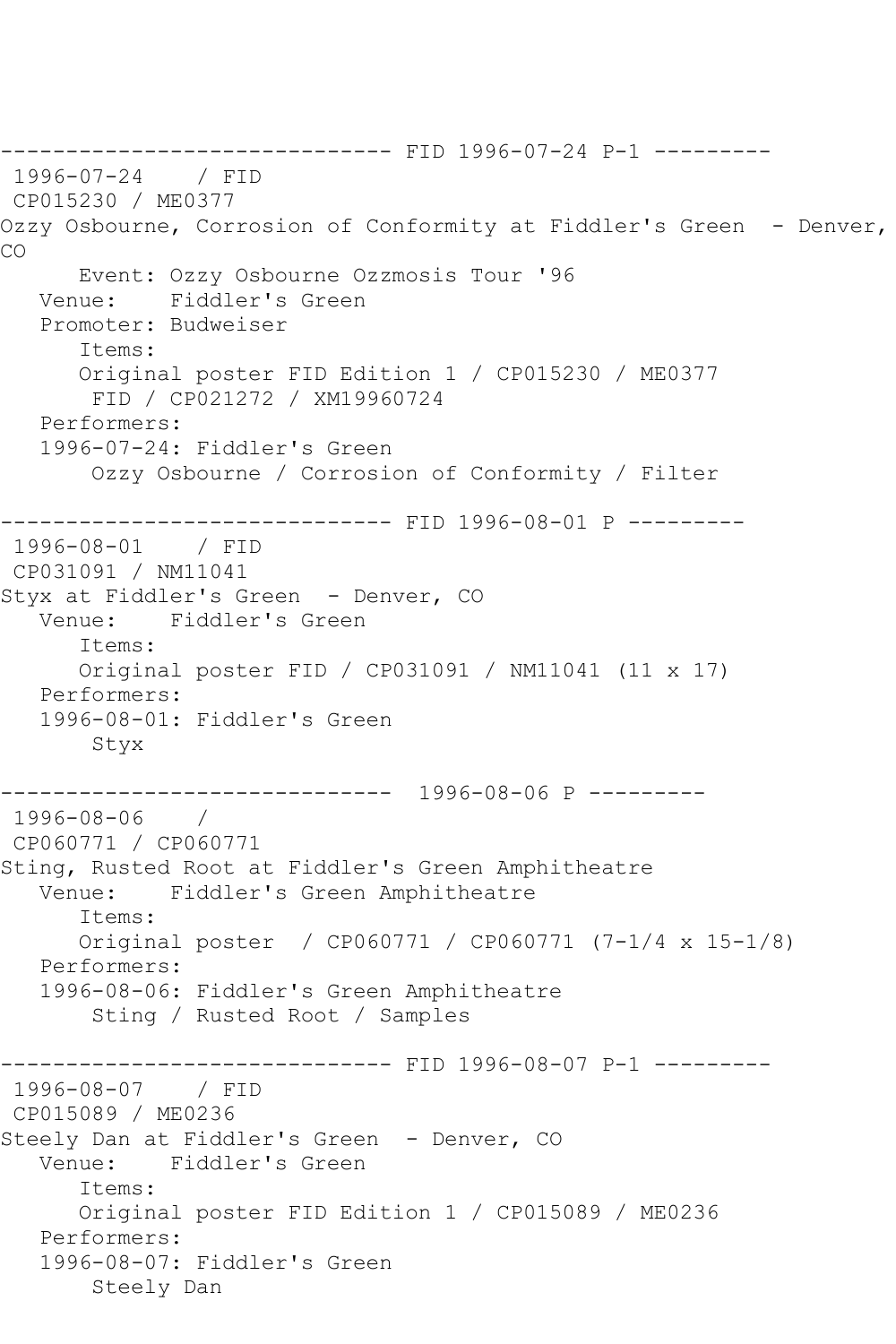------------------------------ FID 1996-09-15 P-1 --------- 1996-09-15 / FID CP021283 / XM19960915 Wynonna Judd at Fiddler's Green - Denver, CO Venue: Fiddler's Green Items: Original poster FID Edition 1 / CP021283 / XM19960915 FID / NONE / XM1996091 Performers: 1996-09-15: Fiddler's Green Wynonna Judd ------------------------------ FID 1997-05-30 P-1 --------- 1997-05-30 / FID CP015062 / ME0209 Tina Turner, Cyndi Lauper at Fiddler's Green - Denver, CO Venue: Fiddler's Green Promoter: Hanes Items: Original poster FID Edition 1 / CP015062 / ME0209 FID / CP021312 / XM19970530 FID / NONE / XM1997053 Performers: 1997-05-30: Fiddler's Green Tina Turner / Cyndi Lauper ---------------- FID 1998-07-04 P-1 ----------<br>/ FID  $1998 - 07 - 04$ CP021374 / XM19980704 Roger Daltey at Fiddler's Green - Denver, CO Venue: Fiddler's Green Items: Original poster FID Edition 1 / CP021374 / XM19980704 FID / NONE / XM1998070 Performers: 1998-07-04: Fiddler's Green Roger Daltey ------------------------------ FID 1998-07-14 P-1 --------- 1998-07-14 / FID CP021376 / XM19980714 Yes, Alan Parsons Project at Fiddler's Green - Denver, CO Venue: Fiddler's Green Items: Original poster FID Edition 1 / CP021376 / XM19980714 Performers: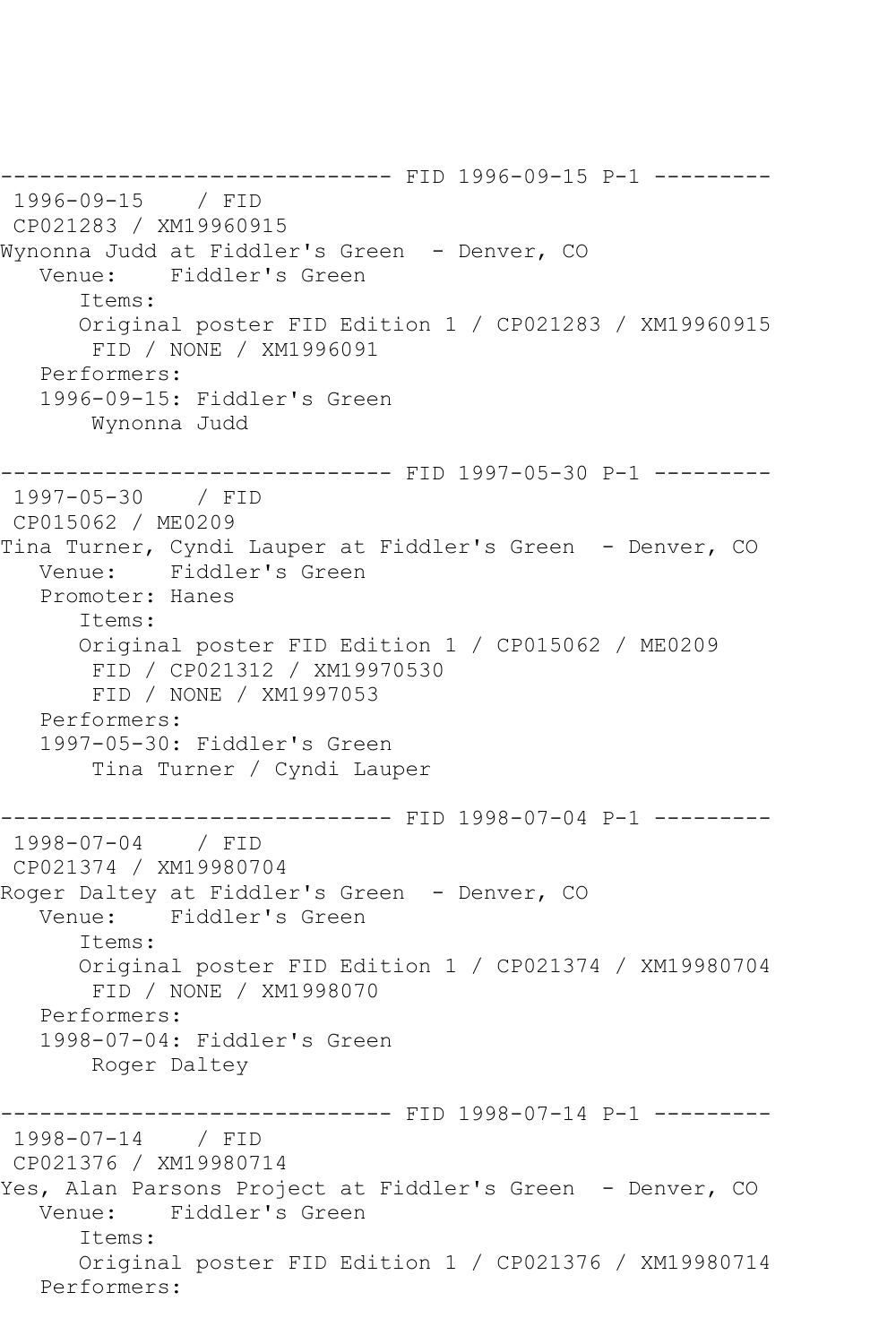1998-07-14: Fiddler's Green Yes / Alan Parsons Project ------------ FID 1998-07-19 P-1 ---------1998-07-19 / FID CP021378 / XM19980719 Other Ones, Rusted Root at Fiddler's Green - Denver, CO Venue: Fiddler's Green Items: Original poster FID Edition 1 / CP021378 / XM19980719 Performers: 1998-07-19: Fiddler's Green Other Ones / Rusted Root / Hot Tuna ------------------------------ FID 1998-07-21 P-1 --------- 1998-07-21 / FID CP021381 / XM19980721 Stevie Nicks, Boz Scaggs at Fiddler's Green - Denver, CO Venue: Fiddler's Green Items: Original poster FID Edition 1 / CP021381 / XM19980721 Performers: 1998-07-21: Fiddler's Green Stevie Nicks / Boz Scaggs ------------------------------ FID 1998-08-05 P-1 --------- 1998-08-05 / FID CP021389 / XM19980805 Spiceworld at Fiddler's Green - Denver, CO Venue: Fiddler's Green Items: Original poster FID Edition 1 / CP021389 / XM19980805 FID / NONE / XM1998080 Performers: 1998-08-05: Fiddler's Green Spiceworld ------------------------------ FID 1998-08-20 P-1 --------- 1998-08-20 / FID CP021394 / XM19980820 Carlos Santana, Los Lobos at Fiddler's Green - Denver, CO Venue: Fiddler's Green Items: Original poster FID Edition 1 / CP021394 / XM19980820 FID / NONE / XM1998082 Performers: 1998-08-20: Fiddler's Green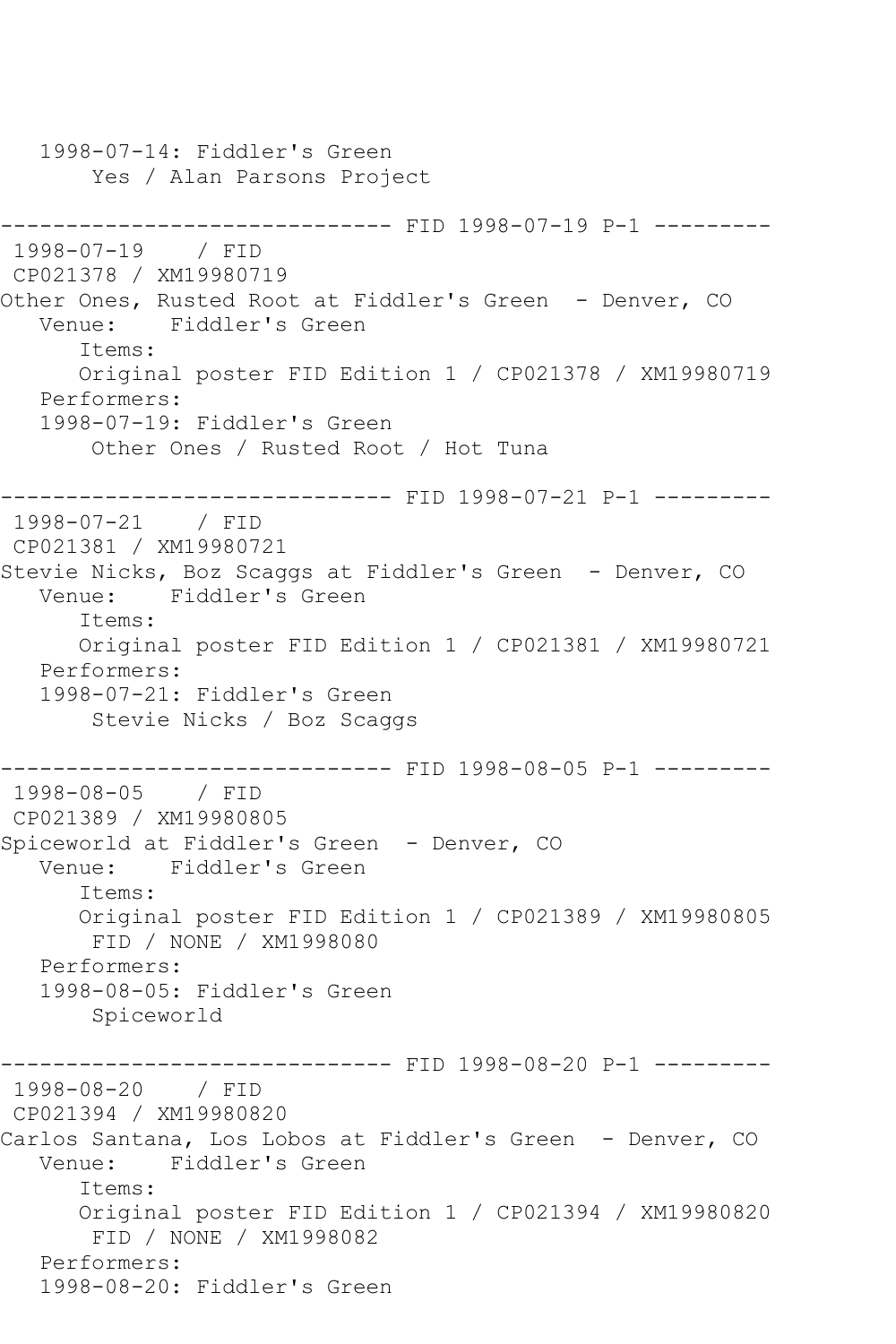Carlos Santana / Los Lobos ------------------------------ FID 1998-08-23 P --------- 1998-08-23 / FID CP031088 / NM11038 Lilith Fair, Sarah McLachlan at Fiddler's Green - Denver, CO Venue: Fiddler's Green Items: Original poster FID / CP031088 / NM11038 (11 x 17) Performers: 1998-08-23: Fiddler's Green Lilith Fair / Sarah McLachlan / Natalie Merchant / Paula Cole / Cowboy Junkies / Lita Loch / Patty Griffin / Mary Lou Lord / Nina Storey ------------------------------ FID 19zz-07-09 P-1 --------- 19zz-07-09 / FID CP020657 / XM008 Michael Bolton, Wynonna Judd at Fiddler's Green - Denver, CO Venue: Fiddler's Green Items: Original poster FID Edition 1 / CP020657 / XM008 Performers: 19zz-07-09: Fiddler's Green Michael Bolton / Wynonna Judd ------------------------------ FID 19zz-07-17 P-1 --------- 19zz-07-17 / FID CP015051 / ME0198 John Denver at Fiddler's Green - Denver, CO Venue: Fiddler's Green Items: Original poster FID Edition 1 / CP015051 / ME0198 Performers: 19zz-07-17: Fiddler's Green John Denver ------------------------------ FID 19zz-09-09 P-1 --------- 19zz-09-09 / FID CP015163 / ME0310 Neil Young, Gin Blossoms at Fiddler's Green - Denver, CO Venue: Fiddler's Green Items: Original poster FID Edition 1 / CP015163 / ME0310 Performers: 19zz-09-09: Fiddler's Green Neil Young / Gin Blossoms / Sponge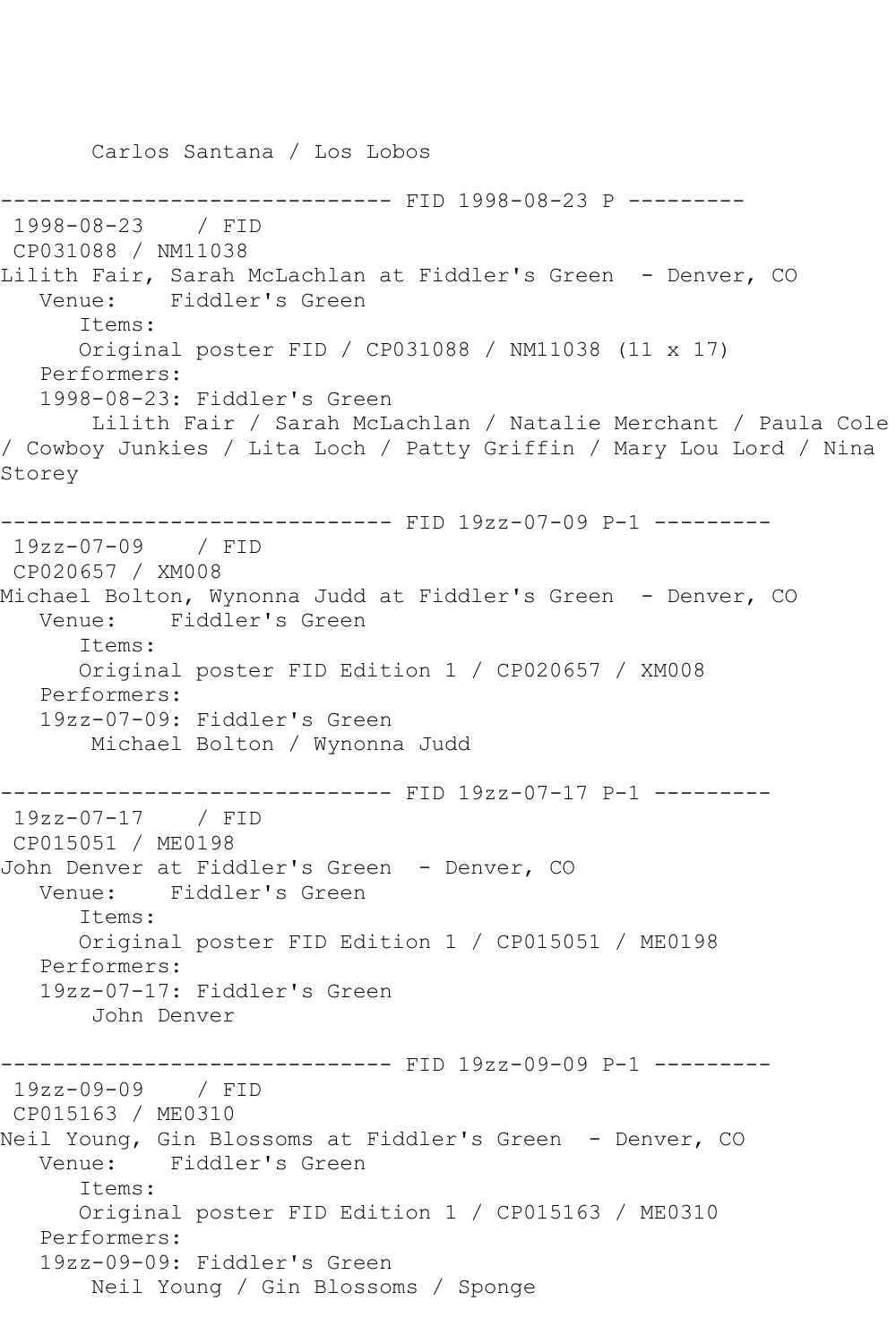------------------------------ FID 19zz-10-05 P-1 --------- 19zz-10-05 / FID CP015094 / ME0241 Prince "Jam of The Year" Fiddler's Green Event: Prince "Jam of The Year" Fiddler's Green Venue: Fiddler's Green Items: Original poster FID Edition 1 / CP015094 / ME0241 Performers: 19zz-10-05: Fiddler's Green Prince ------------------------------ FID 2000-07-03 P-1 --------- 2000-07-03 / FID CP021552 / XM20000703 Roger Waters at Fiddler's Green - Denver, CO Venue: Fiddler's Green Items: Original poster FID Edition 1 / CP021552 / XM20000703 FID / NONE / XM2000070 Performers: 2000-07-03: Fiddler's Green Roger Waters ------------------------------ FID 2000-07-30 P-1 --------- 2000-07-30 / FID CP021561 / XM20000730 B-52's, Pretenders at Fiddler's Green - Denver, CO Venue: Fiddler's Green Items: Original poster FID Edition 1 / CP021561 / XM20000730 FID / NONE / XM2000073 Performers: 2000-07-30: Fiddler's Green B-52's / Pretenders ----------- FID 2000-08-14 P-1 ---------2000-08-14 / FID CP021565 / XM20000814D Kiss at Fiddler's Green - Denver, CO Venue: Fiddler's Green Items: Original poster FID Edition 1 / CP021565 / XM20000814D Performers: 2000-08-14: Fiddler's Green Kiss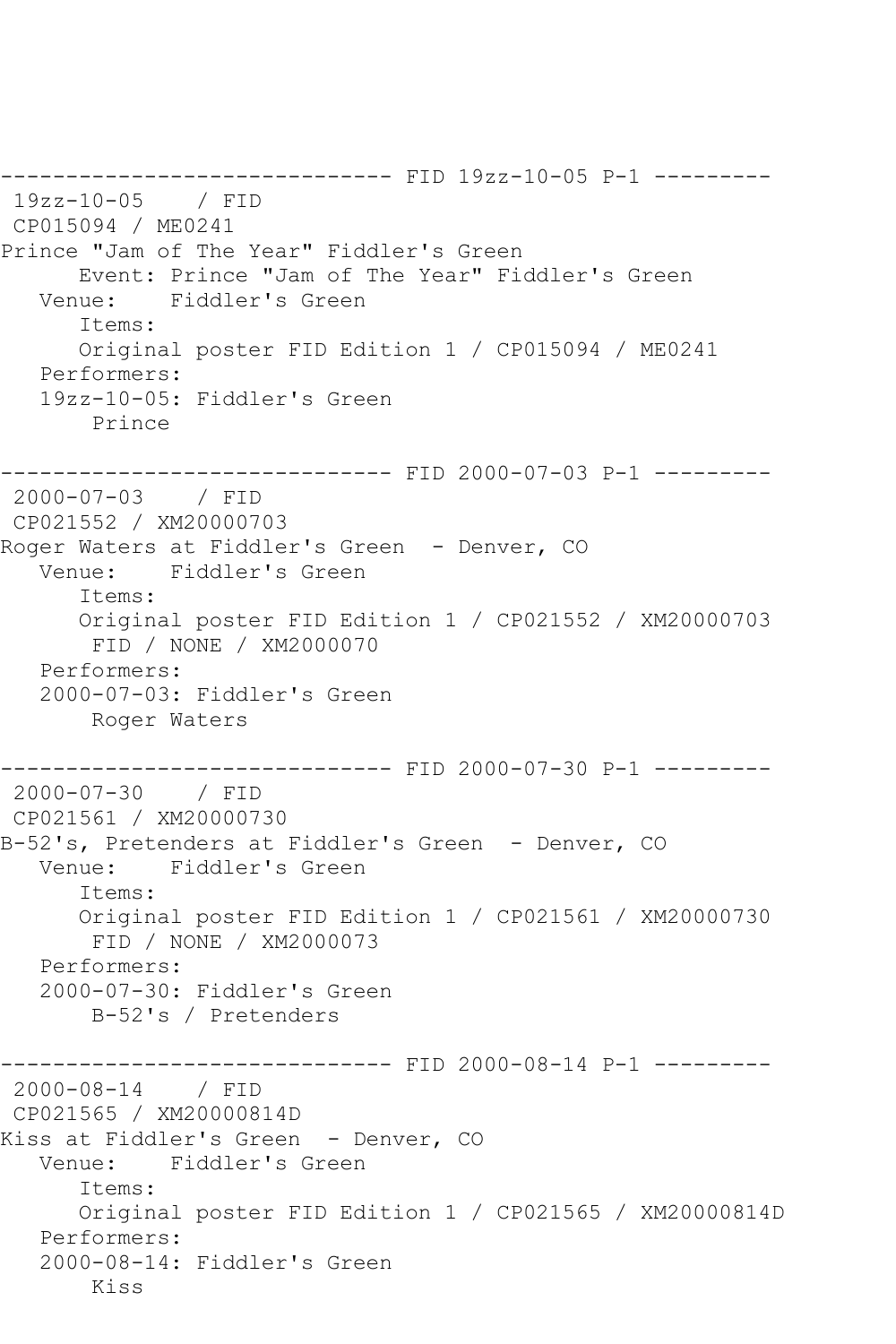------------------------------ FID 2000-08-17 P-1 --------- 2000-08-17 / FID CP021568 / XM20000817 Poison, Cinderella at Fiddler's Green - Denver, CO Venue: Fiddler's Green Items: Original poster FID Edition 1 / CP021568 / XM20000817 Performers: 2000-08-17: Fiddler's Green Poison / Cinderella Concert Hall / Dokken ------------------------------ FID 2000-09-16 P-1 --------- 2000-09-16 / FID CP021583 / XM20000916 Red Hot Chili Peppers, Stone Temple Pilots at Fiddler's Green - Denver, CO Venue: Fiddler's Green Items: Original poster FID Edition 1 / CP021583 / XM20000916 FID / NONE / XM2000091 Performers: 2000-09-16: Fiddler's Green Red Hot Chili Peppers / Stone Temple Pilots ------------------------------ FID 2000-10-05 P-1 --------- 2000-10-05 / FID CP021588 / XM20001005 Counting Crows at Fiddler's Green - Denver, CO<br>Venue: Fiddler's Green Fiddler's Green Items: Original poster FID Edition 1 / CP021588 / XM20001005 Performers: 2000-10-05: Fiddler's Green Counting Crows ------------------------------ FID 2002-08-17 P --------- 2002-08-17 / FID CP031049 / NM10998 Seven Fiddler's Music Festival: Widespread Panic at Fiddler's Green - Denver, CO Artist: Wood and Tidwell Venue: Fiddler's Green Items: Original poster FID / CP031049 / NM10998 (11 x 24) Performers: 2002-08-17 2002-08-18: Fiddler's Green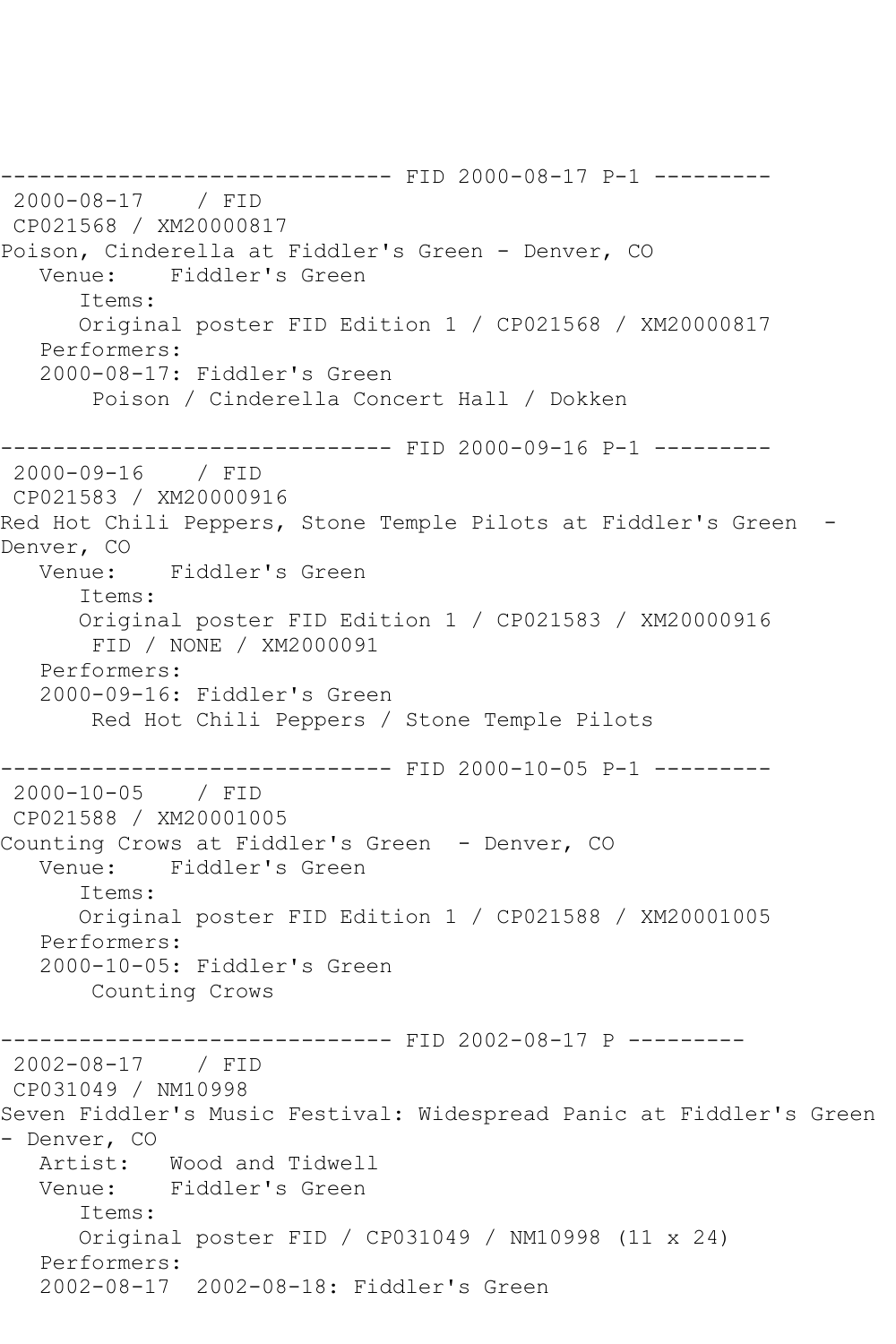-------------- FID zzzz-05-07 P --------zzzz-05-07 / FID CP031083 / NM11032 Ringo Starr at Fiddler's Green - Denver, CO Venue: Fiddler's Green Items: Original poster FID / CP031083 / NM11032 (11 x 17) Performers: zzzz-05-07: Fiddler's Green Ringo Starr ------------------------------ FID zzzz-05-19 P -------- zzzz-05-19 / FID CP030141 / NM10090 Dwight Yoakam at Fiddler's Green - Denver, CO Venue: Fiddler's Green Items: Original poster FID / CP030141 / NM10090 (6 x 17) Performers: zzzz-05-19: Fiddler's Green Dwight Yoakam ------------ FID zzzz-07-15 P --------zzzz-07-15 / FID CP031092 / NM11042 Styx, Pat Benatar at Fiddler's Green - Denver, CO Venue: Fiddler's Green Items: Original poster FID / CP031092 / NM11042 (11 x 17) Performers: zzzz-07-15: Fiddler's Green Styx / Pat Benatar ------------------------------ FID zzzz-08-06 P -------- zzzz-08-06 / FID CP031085 / NM11034 Sting at Fiddler's Green - Denver, CO Venue: Fiddler's Green Items: Original poster FID / CP031085 / NM11034 (8 x 17) Performers: zzzz-08-06: Fiddler's Green Sting

------------------------------ FID zzzz-09-01 P ---------

Widespread Panic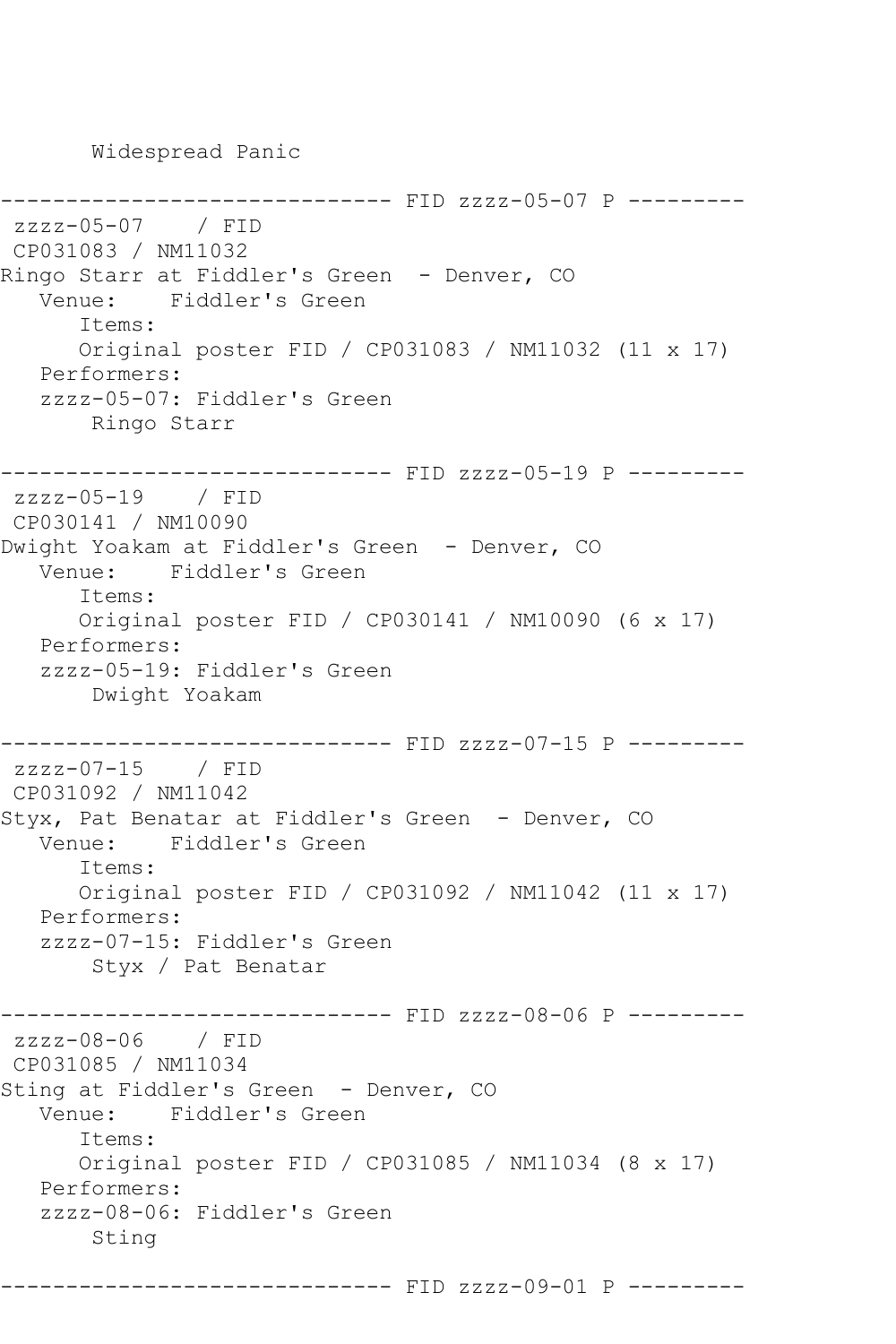zzzz-09-01 / FID CP031072 / NM11021 Linda Ronstadt at Fiddler's Green - Denver, CO Venue: Fiddler's Green Items: Original poster FID / CP031072 / NM11021 (8 x 17) Performers: zzzz-09-01: Fiddler's Green Linda Ronstadt ------------------------------ zzzz-09-01 P -------- zzzz-09-01 / CP060729 / CP060729 Neil Young, Booker T and the MG's at Fiddler's Green - Denver, CO Benefit: 1 Venue: Fiddler's Green Promoter: Key Concerts / KBCO / Pepsi / Rocky Mountain News / Continental / News 4 Colorad Items: Original poster / CP060729 / CP060729 (11 x 17) Performers: zzzz-09-01: Fiddler's Green Neil Young / Booker T and the MG's / Blind Melon ------------------------------ FID zzzz-09-11 P -------- zzzz-09-11 / FID CP030142 / NM10091 Z.Z. Top, Antenna at Fiddler's Green - Denver, CO Venue: Fiddler's Green Items: Original poster FID / CP030142 / NM10091 (11 x 17) Performers: zzzz-09-11: Fiddler's Green ZZ Top / Antenna ------------------------------ FID zzzz-09-23 P -------- zzzz-09-23 / FID CP030664 / NM10613 Cranberries, Cracker at Fiddler's Green – Denver, CO<br>Venue: Fiddler's Green Fiddler's Green Items: Original poster FID / CP030664 / NM10613 (11 x 17) Performers: zzzz-09-23: Fiddler's Green Cranberries / Cracker ------------------------------ FID zzzz-zz-zz P-1 ---------